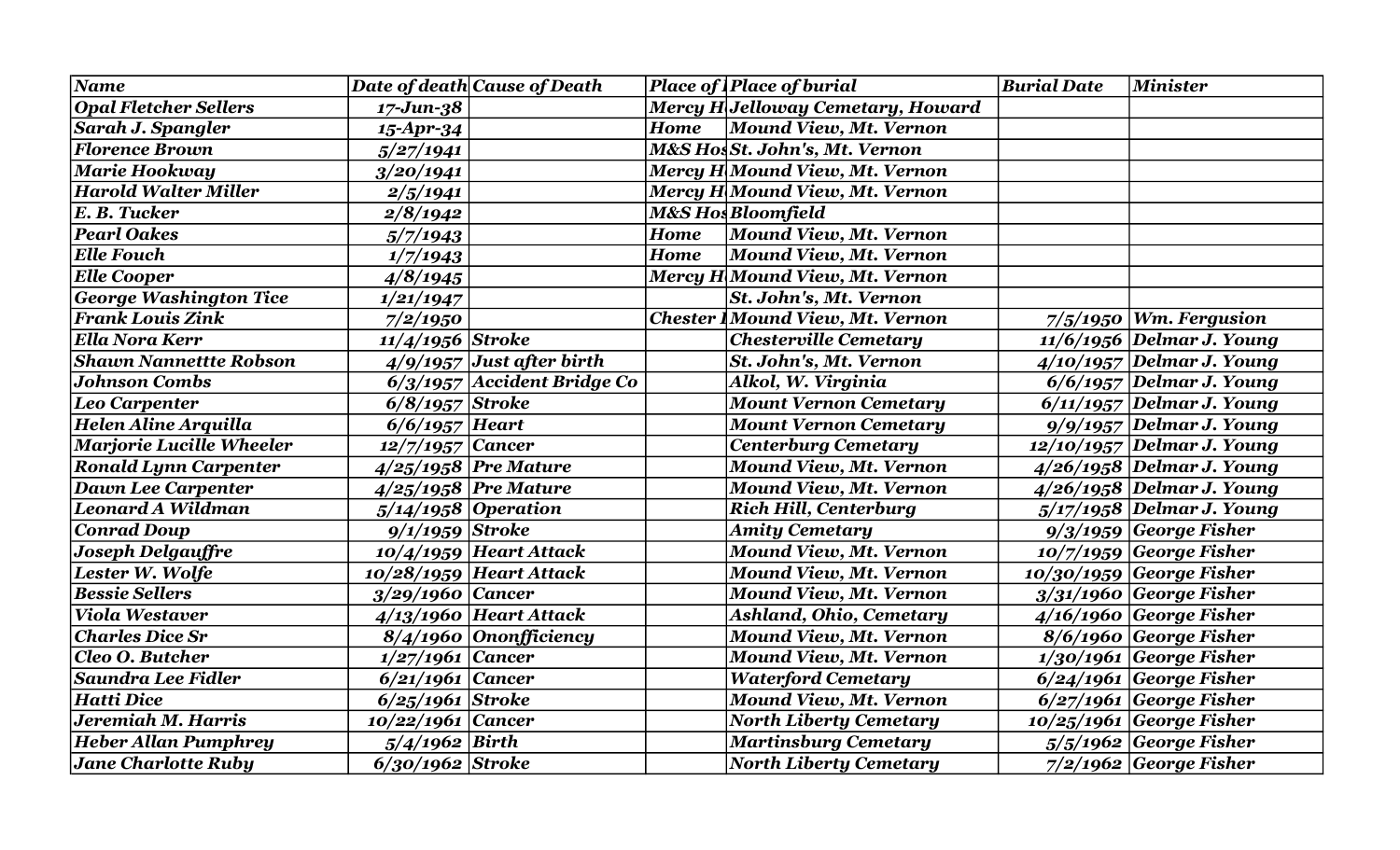| Harry Pipes                             |                      | $8/28/1962$ Heart Attack       | <b>Gambier Cemetary</b>         | $8/31/1962$ George Fisher     |
|-----------------------------------------|----------------------|--------------------------------|---------------------------------|-------------------------------|
| <b>Charles N. West</b><br>16            | 10/22/1962 Pneumonia |                                | <b>Memorial Garden</b>          | $10/25/1962$ George Fisher    |
| <b>Mary Harris</b>                      | $11/2/1962$ Stroke   |                                | <b>North Liberty Cemetary</b>   | $11/5/1962$ George Fisher     |
| Jacqueline Gayle Hunnicut $2.5$         |                      | $11/14/1962$ Double Pneumonia  | <b>Mound Veiw Cemetary</b>      | $11/16/1962$ George Fisher    |
| <b>Josie Armstrong</b><br>80            |                      | $11/17/1962$ Heart Attack      | <b>Mound Veiw Cemetary</b>      | $11/20/1962$ George Fisher    |
| <b>Carie Robinson</b>                   | $12/19/1962$ Cancer  |                                | <b>Amity Cemetary</b>           | $12/21/1962$ George Fisher    |
| <b>Walter Hannan</b><br>71              |                      | $1/24/1963$ Heart Attack       | <b>Amity Cemetary</b>           | $1/26/1963$ George Fisher     |
| <b>Sadie Adams</b><br>62                | $2/3/1963$ Cancer    |                                | <b>Memorial Garden</b>          | $2/5/1963$ George Fisher      |
| <b>Ed McGill</b><br>82                  |                      | $5/6/1963$ Pneumonia           | Ashland, Ohio, Cemetary         | $4/9/1963$ George Fisher      |
| <b>Baby Boy Burton</b><br>$1.5 \; days$ |                      | $8/25/1963$ Respritory Failure |                                 | $8/27/1963$ George Fisher     |
| Louis G. Gueulette<br>79                |                      | 8/8/1963 Heart Attack          | <b>Union Grove Cemetary</b>     | $8/10/1963$ George Fisher     |
| <b>Baby Boy Robson</b>                  |                      | 11/9/1963 Pre Mature           |                                 | $11/11/1963$ George Fisher    |
| <b>Arthur Gamble</b><br>49              | $1/27/1964$ Cancer   |                                | <b>Mound Veiw Cemetary</b>      | $1/29/1964$ George Fisher     |
| <b>Donovan Seavolt</b><br>54            |                      | $2/6/1964$ Heart Attack        | <b>Mound Veiw Cemetary</b>      | $2/8/1964$ George Fisher      |
| <b>Maribeth Dove</b><br>79              | $4/6/1964$ Stroke    |                                |                                 | $4/9/1964$ George Fisher      |
| <b>Violet Marie Miller</b><br>49        | $1/28/1965$ Cancer   |                                | <b>Mound Veiw Cemetary</b>      | $2/1/1965$ Robert Breese      |
| <b>Stonewell Jackson Dority 66</b>      |                      | $9/2/1965$ Emphasema           | <b>Fredericktown Cemetary</b>   | $9/4/1965$ Robert Breese      |
| <b>Penny Sue Mossholder</b>             | $9/5/1965$ Stillborn |                                | <b>Mound Veiw Cemetary</b>      | $9/7/1965$ Robert Breese      |
| <b>Ivan Cline Sr</b>                    | $11/21/1965$ Cancer  |                                | <b>Memorial Garden</b>          | $11/23/1965$ Robert Breese    |
| <b>Frank Hawkins</b>                    | $12/26/1965$ Heart   |                                | <b>Mound Veiw Cemetary</b>      | $12/29/1965$ Robert Breese    |
| Mark Coffing                            | $4/4/1966$ Heart     |                                | <b>Memorial Garden</b>          | $4/7/1966$ Robert Breese      |
| <b>Dean Pritchard</b>                   |                      | 10/22/1966 Heart Attack        | <b>Mound View, Mt. Vernon</b>   | $10/25/1966$ Larry Wahlie     |
| Albert W. Wilmotte                      |                      | $6/27/1967$ Heart Attack       | <b>Mound View, Mount Vernon</b> | $6/29/1967$ Larry Wahlie      |
| <b>Doris Heagren</b>                    |                      | $9/28/1967$ Natural Causes     |                                 | $10/1/1968$ Donald W. Pickens |
| <b>Clarence Ogborn</b>                  | $5/8/1968$ Cancer    |                                | <b>Memorial Garden</b>          | $5/10/1968$ Donald W. Pickens |
| <b>Howard J. Wilson</b>                 | $5/30/1968$ Heart    |                                | <b>Ebenezer Cemetary</b>        | $6/2/1968$ Donald W. Pickens  |
| <b>Richard Still</b>                    |                      | $3/10/1970$ KIA Vietnam        | <b>Mount View - Military</b>    | 3/18/1970 M.H. Willard        |
| <b>John Leslie Bricker</b>              | $6/3/1971$ Cancer    |                                | <b>Mound View</b>               | $6/5/1971$ M.H. Willard       |
| <b>Carmen Ruby Beeman</b>               | $9/17/1974$ Cancer   |                                | <b>Mound View</b>               | $10/1/1974$ H. Daniel Drew    |
| <b>James J Bostwick</b>                 |                      | $1/23/1975$ Heart Surgery      | <b>Memorial Garden</b>          | 1/26/1975 H. Daniel Drew      |
| Anna Kathleen Neibarger                 |                      | $4/16/1975$ Auto Accident      | <b>Mound View</b>               | $4/19/1975$ H. Daniel Drew    |
| Harry W. Ketter                         | $5/10/1975$ Cancer   |                                | <b>Memorial Garden</b>          | $5/12/1975$ H. Daniel Drew    |
| Harold Miller                           | $Sep-76$             |                                |                                 |                               |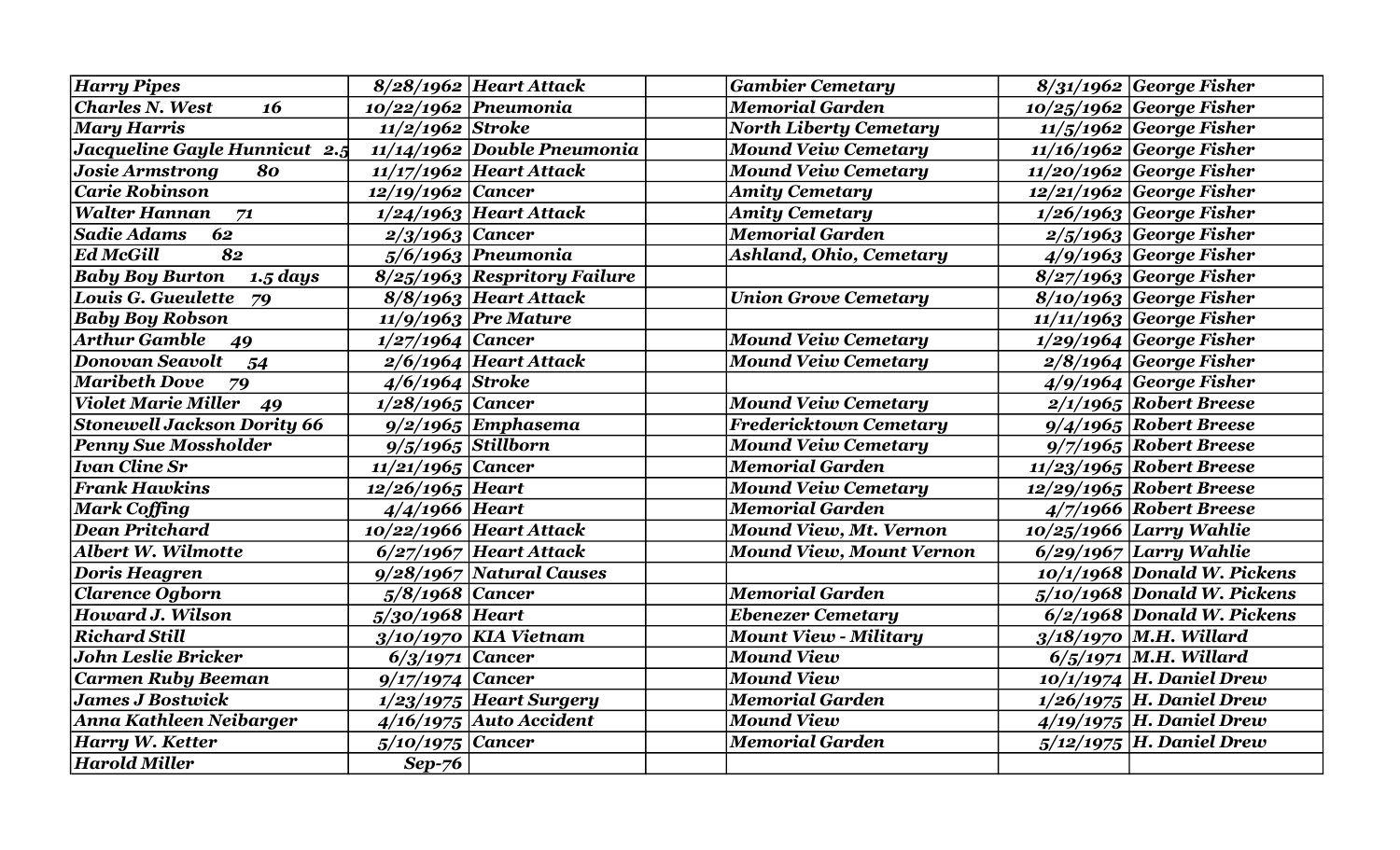| <b>Irene Belcher</b>                 | $Jan-77$                |                     |                        |           |                               |
|--------------------------------------|-------------------------|---------------------|------------------------|-----------|-------------------------------|
| Erma Harden                          | 6/2/1978                |                     |                        |           | $6/5/1978$ J. Kilgrove        |
| Viola Levers                         | $Nov-77$                |                     |                        |           | J. Kilgrove                   |
| <b>Mamie Perrin</b>                  | $9/27/1978$ Cancer      |                     |                        |           | J. Kilgrove                   |
| <b>Ralph Stringfellow</b>            | 10/27/1978              |                     | <b>Graveside</b>       |           | J. Kilgrove                   |
| <b>Bell Norton</b>                   | $11-Apr$                | 79                  | <b>Mt Liberty</b>      |           | J. Kilgrove                   |
| <b>Eileen Grant</b>                  |                         | S.Vernon            | Fredericktown          |           | 5/19/1979 J. Kilgrove         |
| <b>Charles Burson</b>                |                         | S.Vernon            |                        |           | $7/23/1974$ J. Kilgrove       |
| Vivia Jones                          |                         | $2/2/1980$ S.Vernon | <b>Memorial Garden</b> |           | J. Kilgrove                   |
| <b>Martha Crouthers</b>              | $3/12/1980$ S.Vernon    |                     |                        |           | $2/14/1980$ J. Kilgrove       |
| <b>Charles Kaser</b>                 | $6/21/1980$ S.Vernon    |                     | St. John's, Mt. Vernon |           | $6/24/1980$ J. Kilgrove       |
| <b>Lois McLeod Bloomquist</b>        | 1/5/1988                |                     | <b>Cardington, SD</b>  |           | $1/9/1988$ Hobart Johnson     |
| Joyce A. Bower                       | 9/1/1988                |                     | <b>Memorial Garden</b> |           | 9/4/1988 Robert Bloomquist    |
| <b>Helen Vannatta</b>                | 8/5/1989                |                     | <b>Memorial Garden</b> |           | 8/8/1989 Robert Bloomquist    |
| <b>Maude Stringfellow</b>            | 2/13/1989               |                     | <b>Amity Cemetary</b>  |           | $2/16/1989$ Robert Bloomquist |
| <b>Elvin (Turk) Sellers</b>          | 1/18/1992               |                     |                        |           | $1/21/1992$ Loring A. Prest   |
| <b>Harry Dexter</b>                  | 1/4/1993                |                     |                        |           | $1/7/1993$ Loring A. Prest    |
| Paul L. Stringfellow                 | 8/26/1993               |                     |                        |           | $8/30/1993$ Loring A. Prest   |
| <b>Felix Anthony (Tony) Rozewicz</b> | 10/15/1993              |                     |                        |           | $10/16/1993$ Loring A. Prest  |
| <b>Carlos (Bill) Perrin</b>          | 10/28/1993              |                     |                        |           | $11/1/1993$ Loring A. Prest   |
| <b>Wayne Potes</b>                   | $\frac{1}{11}{28}/1993$ |                     |                        |           | $12/1/1993$ Loring A. Prest   |
| <b>Bydetta Smith</b>                 | 6/4/1994                |                     |                        |           | Loring A. Prest               |
| <b>Flo Dexter</b>                    | 8/24/1994               |                     |                        |           | <b>Loring A. Prest</b>        |
| <b>Irene McCalla</b>                 | 10/5/1994               |                     |                        |           | Loring A. Prest               |
| <b>Betty Sellers</b>                 | 6/15/1995               |                     |                        |           | $6/17/1995$ Loring A. Prest   |
| Martha Jean Deavers                  | 12/12/1996              |                     | <b>Memorial Garden</b> |           |                               |
| Kathryn O. Ketter                    | 7/25/1997               |                     | <b>Memorial Garden</b> |           | $7/29/1997$ James Ellison     |
| <b>Goldie Eileen Beeman</b>          | 10/1/1998               |                     | <b>Union Cemetary</b>  | 10/3/1998 |                               |
| Phyllis M. Kinnard                   | 7/23/1999               |                     |                        |           | $7/26/1999$ Gary Campbell     |
| Angelena Bailey                      | 4/28/2000               |                     |                        |           | $5/2/2000$ Gary Campbell      |
| <b>Eben "Bud" Long</b>               | 8/27/2000               |                     | <b>Memorial Garden</b> |           | $9/1/2000$ Gary Campbell      |
| <b>Russell Ivan Beeman</b>           | 4/17/2001               |                     | <b>Union Cemetary</b>  |           | $4/20/2001$ Gary Campbell     |
| <b>Marvel Ileta Lepley</b>           | 2/1/2002                |                     |                        |           | $2/5/2002$ Gary Campbell      |
| <b>Elizabeth Beck</b>                | 3/27/2002               |                     |                        |           | $2/5/2002$ Gary Campbell      |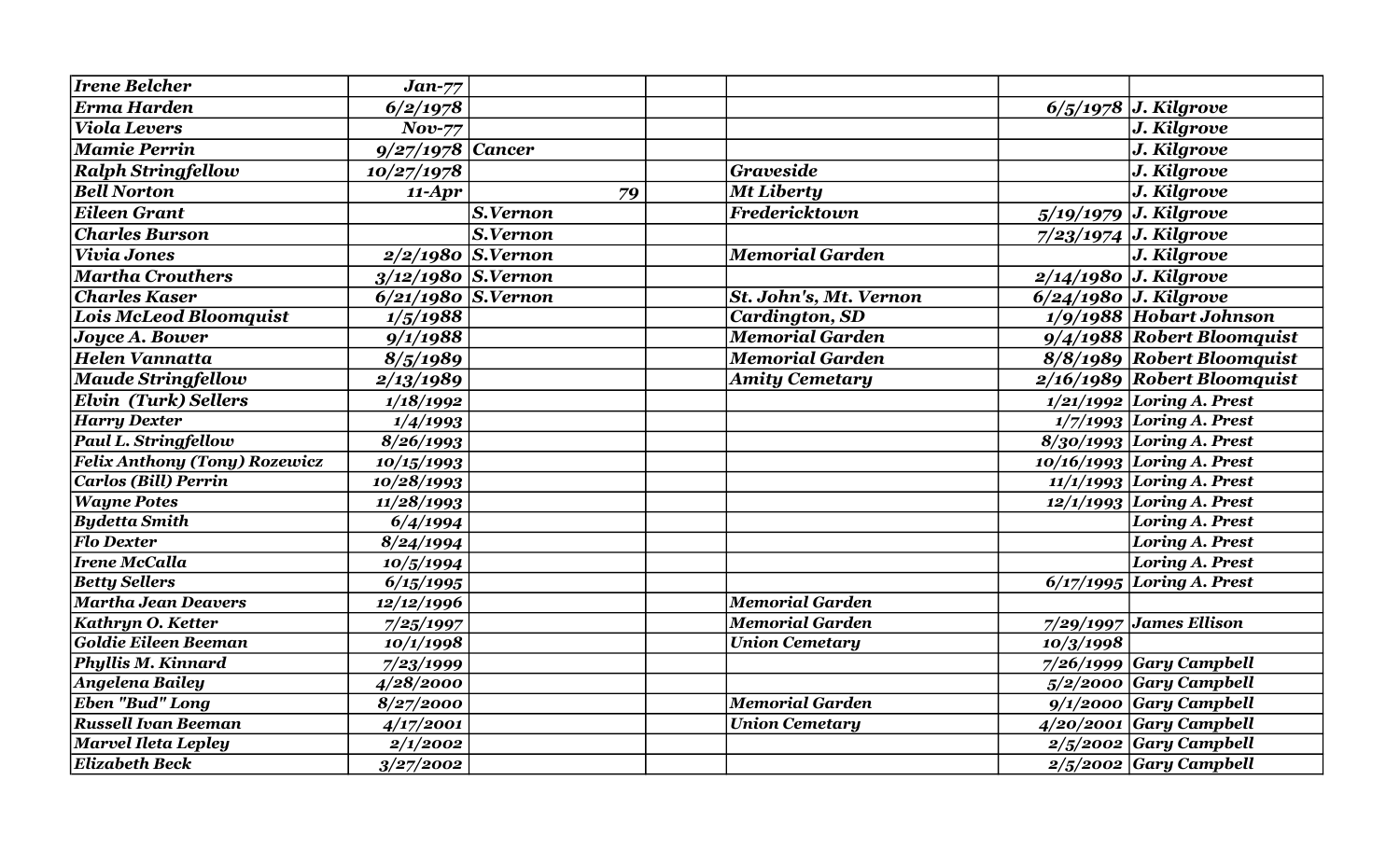| <b>Paul Ketter</b>                    | 9/3/2002                |                           |             |                                         |                        | $9/10/2002$ Gary Campbell         |
|---------------------------------------|-------------------------|---------------------------|-------------|-----------------------------------------|------------------------|-----------------------------------|
| <b>Rev. L David Martin</b>            | 2/2/2003                |                           |             |                                         |                        | $2/6/2003$ Sue Ellen Martin       |
| Glen Chester "Jack" Kinnard           | 5/27/2003               |                           |             |                                         |                        | $5/30/2003$ Gary Campbell         |
| <b>Stephen P. Crooks</b>              | 6/14/2003               |                           |             |                                         |                        | $6/18/2003$ Gary Campbell         |
| <b>Alice Stringfellow</b>             | 9/11/2003               |                           |             |                                         |                        | $9/14/2003$ <i>Irwin Jennings</i> |
| <b>Robert E. Fowler</b>               | 11/30/2003              |                           |             |                                         |                        | $12/4/2003$ Gary Campbell         |
| <b>Emma Faye Neibarger</b>            | 5/25/2004               |                           |             |                                         |                        | $5/28/2004$ Gary Campbell         |
| <b>Sue Gordon</b>                     | 6/6/2004                |                           |             |                                         |                        | $6/9/2004$ Gary Campbell          |
| <b>Walter William "Skippy" Schorr</b> | $\sqrt{6/7/2004}$       |                           |             |                                         |                        | 6/11/2004 Gary Campbell           |
| Olive West                            | 7/12/2004               |                           |             | <b>Memorial Garden</b>                  |                        | $7/16/2004$ Gary Campbell         |
| <b>Thomas P. Kelley</b>               | 9/21/2004               |                           |             |                                         |                        | $9/25/2004$ Gary Campbell         |
| Vern Bailey                           | 10/6/2004               |                           |             |                                         |                        | $10/12/2004$ Gary Campbell        |
| <b>Emily Fraces Jones Shiltz</b>      | 10/15/2004              |                           |             |                                         |                        | $10/19/2004$ Gary Campbell        |
| <b>John Leroy Chalfant</b>            | 2/11/2005               |                           |             |                                         |                        | $2/20/2005$ Gary Campbell         |
| <b>Lois Ellen Daniels</b>             | <i><b>2/17/2005</b></i> |                           |             |                                         |                        | $2/22/2005$ Gary Campbell         |
| David L. Leckliter                    | 3/12/2005               |                           |             |                                         |                        | $4/17/2005$ Gary Campbell         |
| <b>Jean Ann Morrison Williams</b>     | 6/27/2005               |                           |             | <b>Forest Cemetary, Fredericktown</b>   |                        | $7/1/2005$ Gary Campbell          |
| Wilfred H. Horn                       | 11/10/2005              |                           |             |                                         |                        |                                   |
| Virginia Totman                       | 7/31/2006               |                           |             | <b>Memorial Garden</b>                  |                        | $8/3/2006$ Rev. Kevin Reed        |
| Carl Williams                         |                         | $4/20/2007$ Heart Attack  | <b>Home</b> | <b>Forest Cemetary, Fredericktown</b>   |                        | $4/25/2007$ Rev. Kevin Reed       |
| O. May Kaser                          | 12/8/2007               |                           |             | St. John's, Mt. Vernon                  |                        | $12/11/2007$ Campbell / Alexander |
| <b>Waustella E. McNabb Perrin</b>     | 12/27/2008              |                           |             | <b>Sunbury Memorial Park</b>            |                        | $12/30/2008$ Gary Campbell        |
| <b>Betty Ruth Mills</b>               |                         | $2/17/2009$ Heart Failure | <b>KCH</b>  | <b>Bird Cemetary, Bangs</b>             |                        | $2/20/2009$ Robert Alexander      |
| Charles Waddell                       | 10/18/2009              |                           |             | <b>Mound View Cemetary</b>              |                        | 10/22/2009 Robert Alexander       |
| Jaan J. Lepley                        | 3/24/2010               |                           |             | <b>Mound View Cemetary</b>              |                        | $3/30/2010$ Robert Alexander      |
| George Llewellyn                      | 5/3/2010                |                           |             |                                         |                        |                                   |
| <b>Joyce Morrison</b>                 | 3/20/2011               |                           |             | <b>Mound View Cemetary</b>              |                        | $3/24/2011$ Robert Alexander      |
| $ C$ . Eileen Fawcet                  | 11/11/2011              |                           |             | <b>Memorial Garden</b>                  | 11/14/2011             |                                   |
| <b>Stanley Ransom</b>                 | 2/20/2012               |                           |             | <b>Memorial Garden</b>                  |                        |                                   |
| <b>Frederick Ray Montgomery</b>       | 7/7/2012                |                           |             |                                         |                        | $7/14/2012$ Robert Alexander      |
| <b>Donald Morrison</b>                | 8/17/2012               |                           |             | <b>Mound View Cemetary</b>              |                        | 8/20/2012 Robert Alexander        |
| <b>Thelma Mortine</b>                 | 9/25/2012               |                           |             | <b>Fairfield Cemetery, West Lafayet</b> |                        | $9/28/2012$ Robert Alexander      |
| <b>Alice Gray</b>                     | 6/14/2014               |                           |             | <b>Memorial Garden</b>                  |                        | 6/19/2014 Robert Alexander        |
| <b>Edna J. Coffing Osborn</b>         | 10/12/2014              |                           |             | <b>Memorial Garden</b>                  | $10/21/2014$ Lee Cubie |                                   |